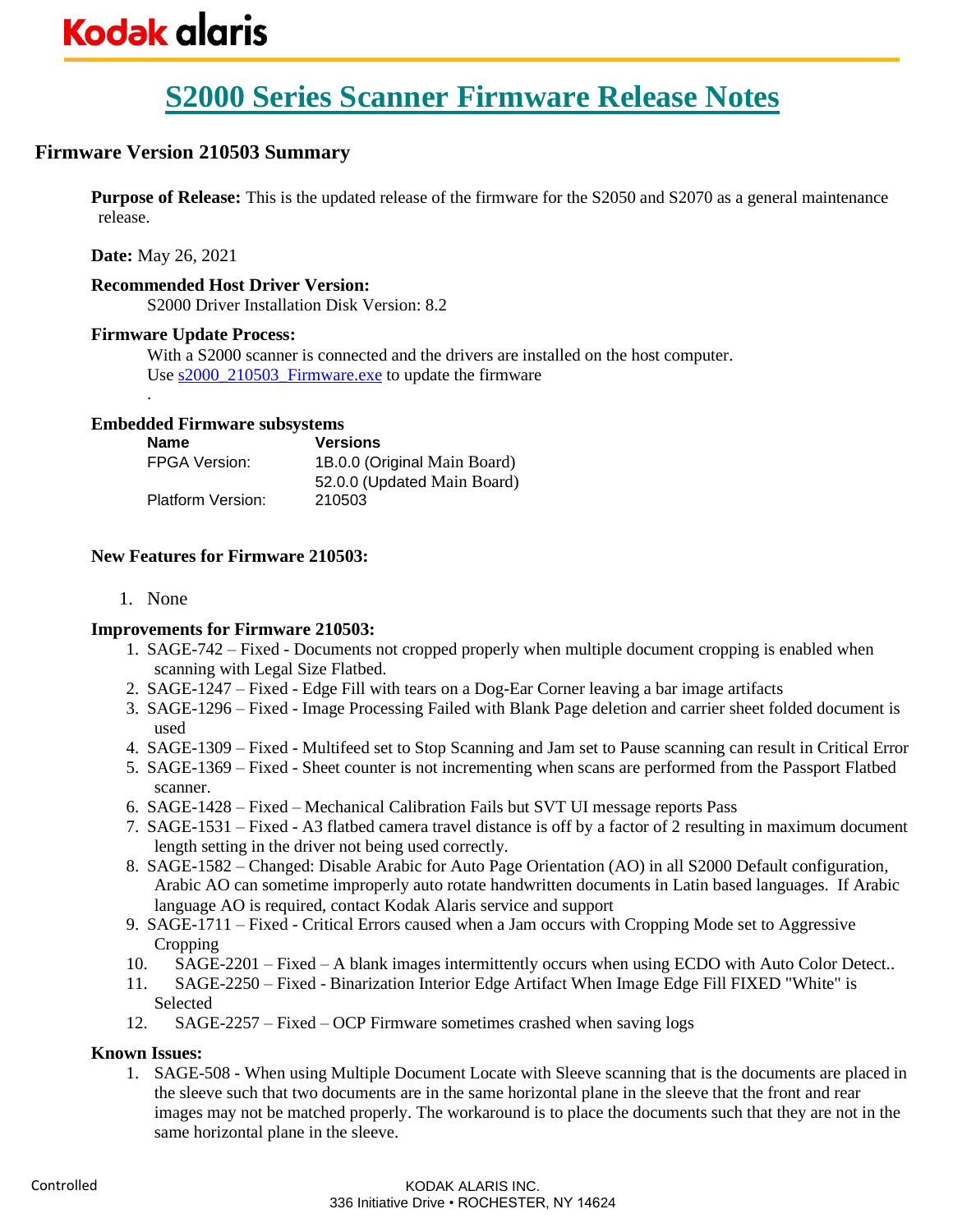# **Kodak alaris**

### **S2000 Series Scanner Firmware Release Notes**

- 2. SAGE-764 A4/Legal Flatbed with Multiple Document Locate. Depending on the how the document is placed relative to Skew to the platen camera some boarder may be left around the resulting images
- 3. SAGE-766 A4/Legal Flatbed auto cropping with dark green documents at 600 DPI can leave black boarders on the image.

### **Notes:**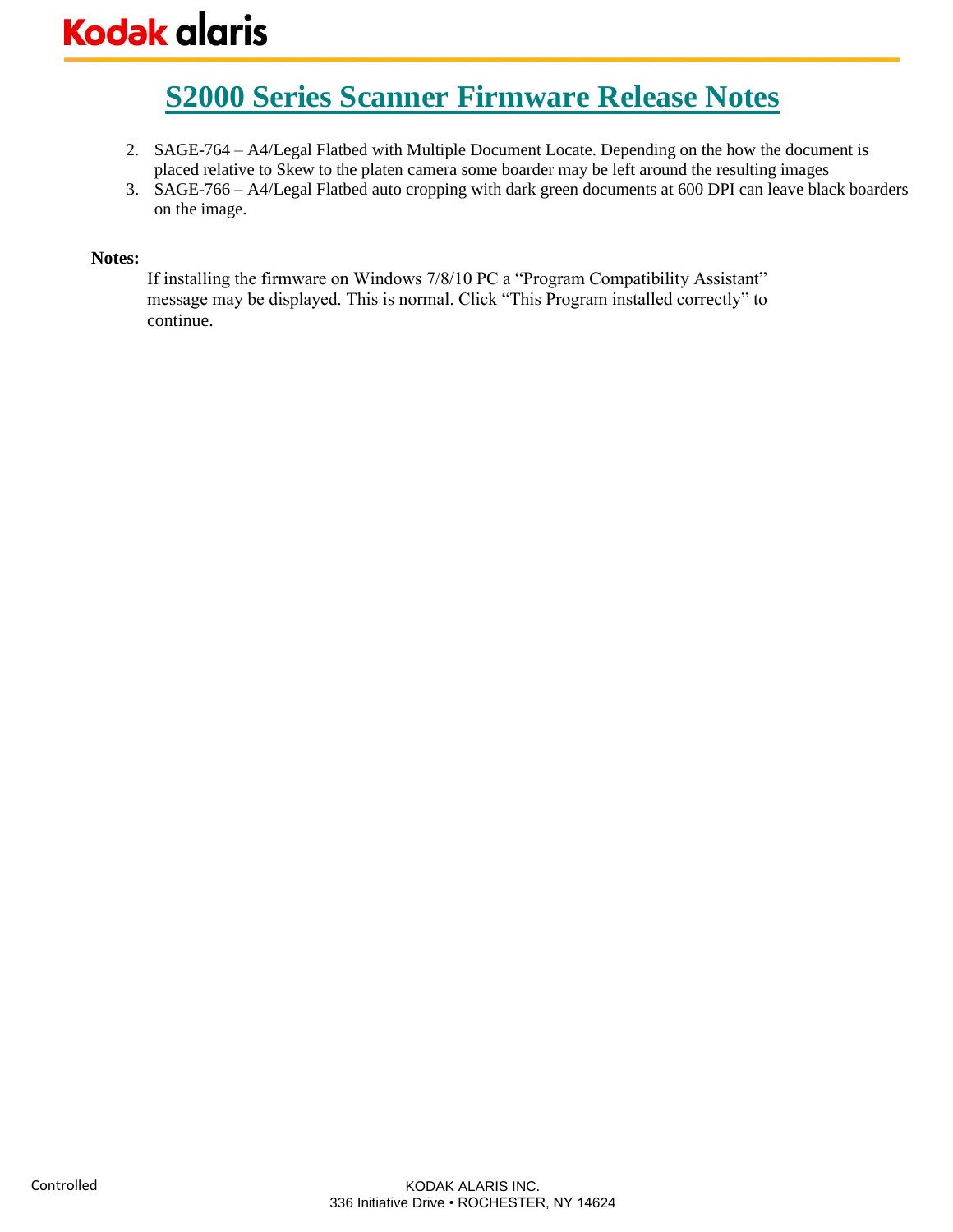### **Firmware Version 210301 Summary**

**Purpose of Release:** This is the updated release of the firmware for the S2050 and S2070 for a scanner hardware (Main Board) change, the firmware supports both version of hardware configurations.

**Date:** March 2, 2021

.

### **Recommended Host Driver Version:**

S2000 Driver Installation Disk Version: 7.8

### **Firmware Update Process:**

With a S2000 scanner is connected and the drivers are installed on the host computer. Use <u>s2000\_210301\_Firmware.exe</u> to update the firmware

### **Embedded Firmware subsystems**

| <b>Name</b>          | <b>Versions</b>              |
|----------------------|------------------------------|
| <b>FPGA Version:</b> | 1B.0.0 (Original Main Board) |
|                      | 52.0.0 (Updated Main Board)  |
| Platform Version:    | 210301                       |

### **New Features for Firmware 210301:**

- 2. Czech language support added to the OCP
- 3. Support both original and updated hardware configurations
	- a. There are no functional differences between the hardware configuration changes and V210301 supports both configurations.

### **Improvements for Firmware 210301:**

13. none

### **Known Issues:**

- 4. SAGE-508 When using Multiple Document Locate with Sleeve scanning that is the documents are placed in the sleeve such that two documents are in the same horizontal plane in the sleeve that the front and rear images may not be matched properly. The workaround is to place the documents such that they are not in the same horizontal plane in the sleeve.
- 5. SAGE-764 A4/Legal Flatbed with Multiple Document Locate. Depending on the how the document is placed relative to Skew to the platen camera some boarder may be left around the resulting images
- 6. SAGE-766 A4/Legal Flatbed auto cropping with dark green documents at 600 DPI can leave black boarders on the image.

### **Notes:**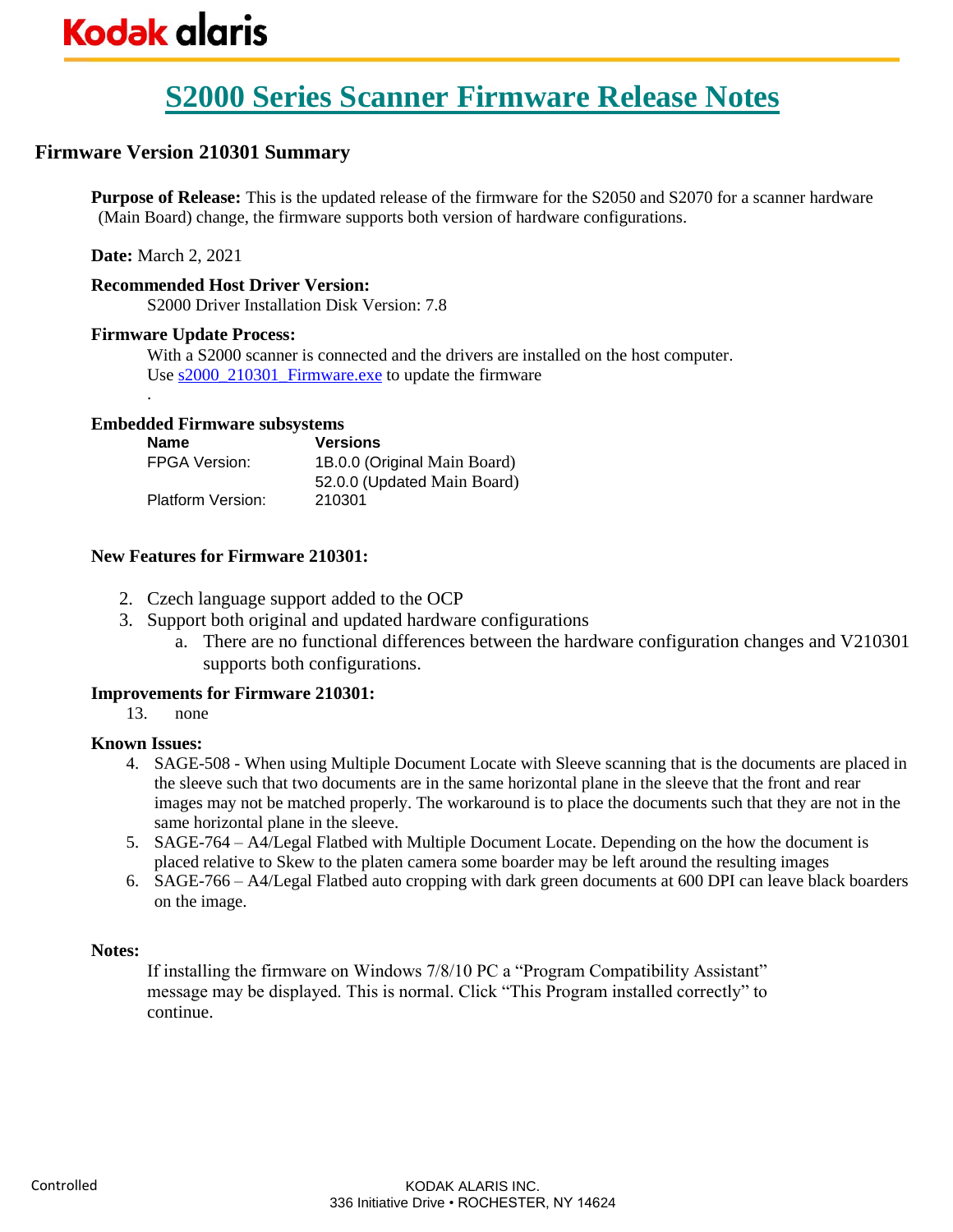### **Firmware Version 200502 Summary**

**Purpose of Release:** This is the updated release of the firmware for the S2050 and S2070.

**Date:** May 6, 2020

.

### **Recommended Host Driver Version:**

S2000 Driver Installation Disk Version: 5.3

### **Firmware Update Process:**

With a S2000 scanner is connected and the drivers are installed on the host computer. Use [s2000\\_200502\\_Firmware.exe](https://www.alarisworld.com/go/s2000support) to update the firmware

### **Embedded Firmware subsystems**

| Versions                            |
|-------------------------------------|
| 19.0.0                              |
| 200502 Release (IpcApp)             |
| 00000b SMC Dev Feb 13 2020 12:18:36 |
| 190201 Release (Spc0)               |
| 06072400                            |
| 5cb7a608                            |
| 00000000                            |
| 00000000                            |
| 200502                              |
| 63cf5e63bfca24fe35de50a812218606    |
|                                     |

### **New Features for Firmware 200502:**

- 1. Updates for Branding change from Alaris to Kodak
	- a. Splash screen graphic
	- b. Ready screen graphic
	- c. USB Product descriptor changed to KODAK S20X0 scanners

### **Improvements for Firmware 200502:**

1. none

### **Known Issues:**

- 1. SAGE-508 When using Multiple Document Locate with Sleeve scanning that is the documents are placed in the sleeve such that two documents are in the same horizontal plane in the sleeve that the front and rear images may not be matched properly. The workaround is to place the documents such that they are not in the same horizontal plane in the sleeve.
- 2. SAGE-764 A4/Legal Flatbed with Multiple Document Locate. Depending on the how the document is placed relative to Skew to the platen camera some boarder may be left around the resulting images
- 3. SAGE-766 A4/Legal Flatbed auto cropping with dark green documents at 600 DPI can leave black boarders on the image.

### **Notes:**

If installing the firmware on Windows 7/8/10 PC a "Program Compatibility Assistant" message may be displayed. This is normal. Click "This Program installed correctly" to continue.

#### KODAK ALARIS INC. 336 Initiative Drive • ROCHESTER, NY 14624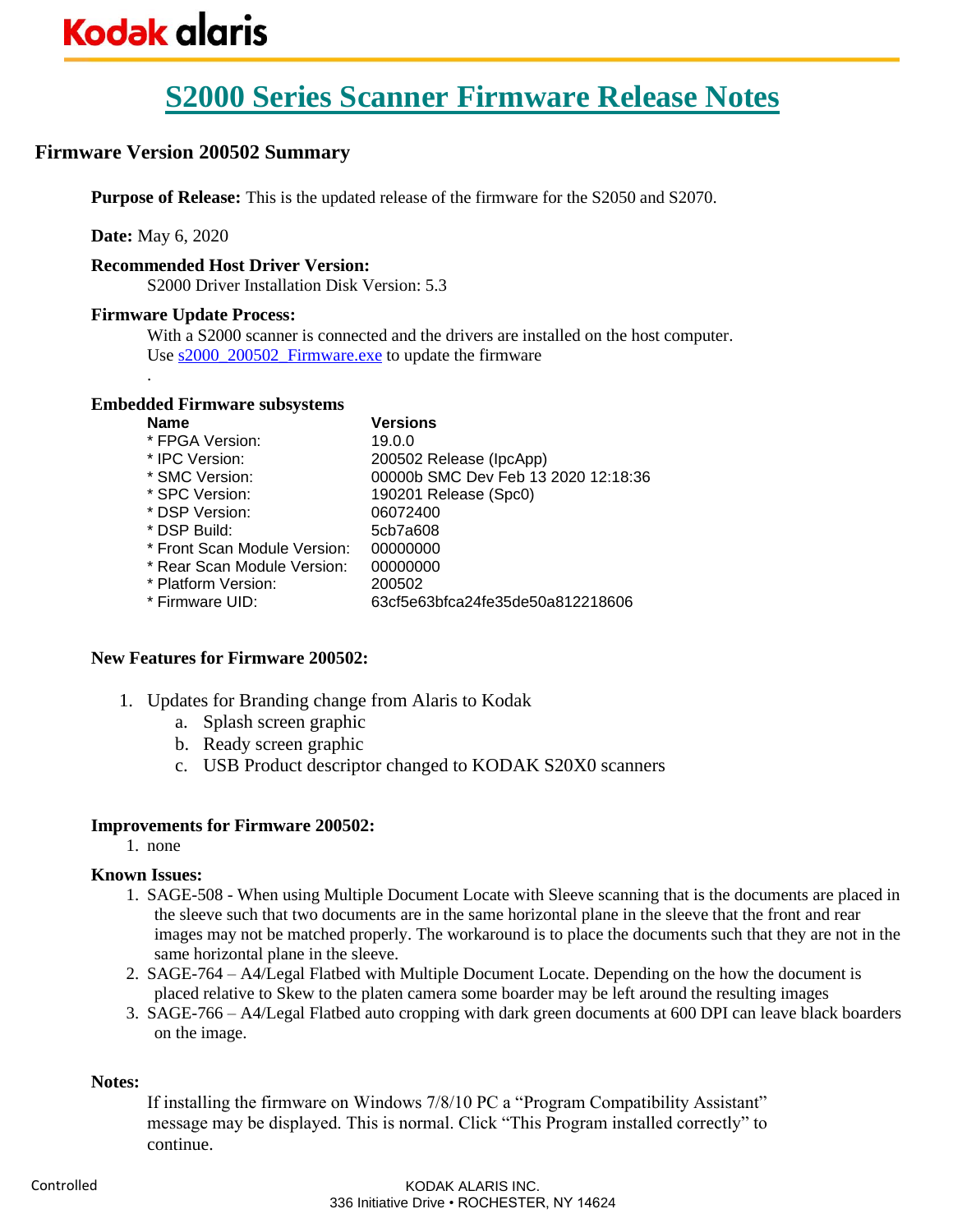### **Firmware Version 190405 Summary**

**Purpose of Release:** This is the updated release of the firmware for the S2050 and S2070.

**Date:** June 5, 2019

.

### **Recommended Host Driver Version:**

S2000 Driver Installation Disk Version: 2.06

### **Firmware Update Process:**

With a S2000 scanner is connected and the drivers are installed on the host computer. Use s2000 190405 Installer.exe to update the firmware

### **Embedded Firmware subsystems**

| <b>Name</b>                  | Versions                         |
|------------------------------|----------------------------------|
| * FPGA Version:              | 19.0.0                           |
| * IPC Version:               | 190404 Release (IpcApp)          |
| * SMC Version:               | 00000a SMC Dev                   |
| * SPC Version:               | 190201 Release (Spc0)            |
| * DSP Version:               | 06072400                         |
| * DSP Build:                 | 5cb7a608                         |
| * Front Scan Module Version: | 00000000                         |
| * Rear Scan Module Version:  | 00000000                         |
| * Platform Version:          | 190405                           |
| * Firmware UID:              | 2d76db234629fe7e4c5c77219da3aae7 |
|                              |                                  |

### **New Features from Firmware 181201:**

1. None

### **Improvements from Firmware 181201:**

1. SAGE-1331 – Decrease time from scan begin to first paper movement. (Approximately 1.2 seconds)

### **Known Issues:**

- 1. SAGE-508 When using Multiple Document Locate with Sleeve scanning that is the documents are placed in the sleeve such that two documents are in the same horizontal plane in the sleeve that the front and rear images may not be matched properly. The workaround is to place the documents such that they are not in the same horizontal plane in the sleeve.
- 2. SAGE-764 A4/Legal Flatbed with Multiple Document Locate. Depending on the how the document is placed relative to Skew to the platen camera some boarder may be left around the resulting images
- 3. SAGE-766 A4/Legal Flatbed auto cropping with dark green documents at 600 DPI can leave black boarders on the image.

### **Notes:**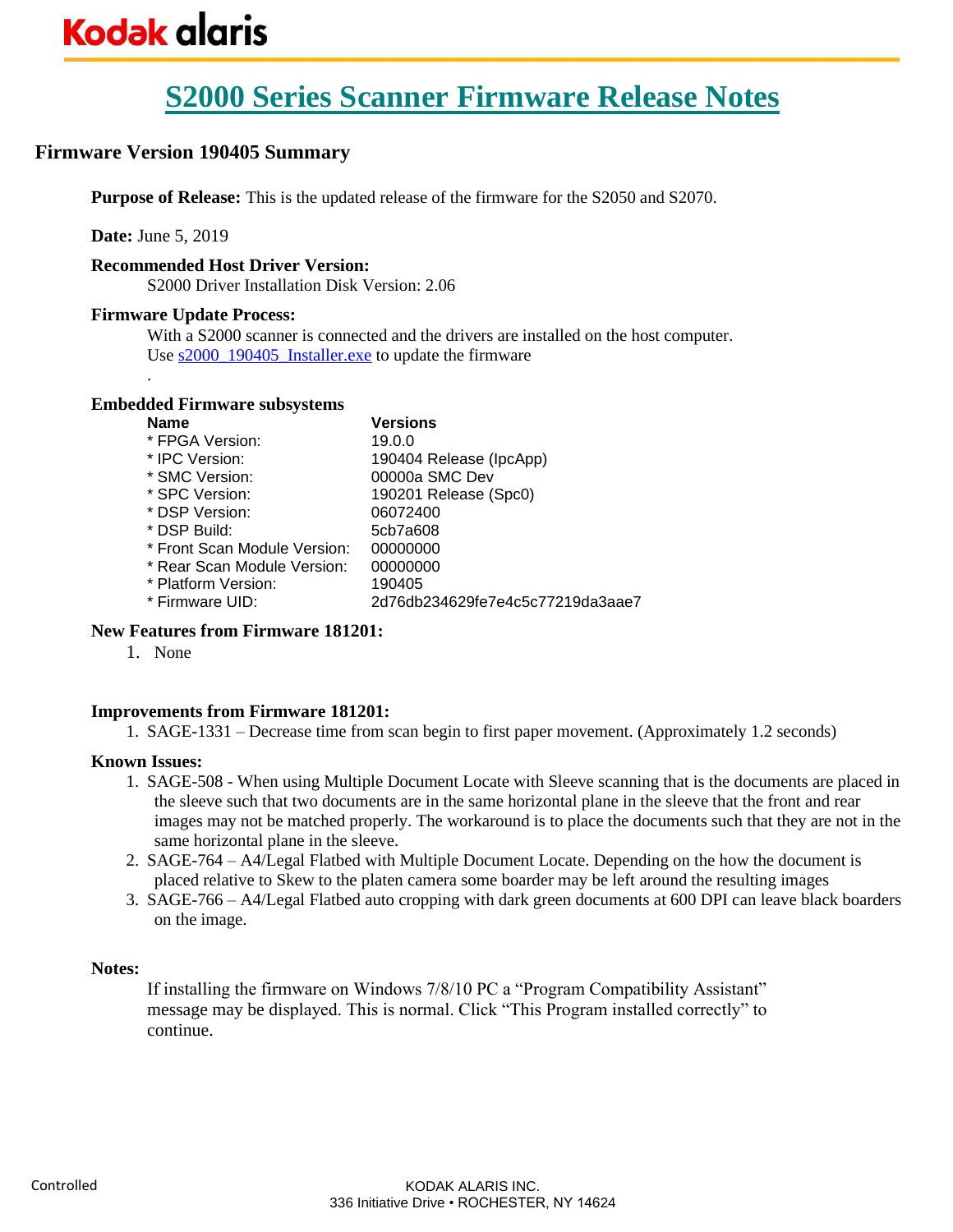### **Firmware Version 181201 Summary**

**Purpose of Release:** This is the updated release of the firmware for the S2050 and S2070.

**Date:** December 6, 2018

### **Recommended Host Driver Version:**

S2000 Driver Installation Disk Version: 2.06

### **Firmware Update Process:**

.

With a S2000 scanner is connected and the drivers are installed on the host computer. Use  $s2000$  181201 Installer.exe to update the firmware

### **Embedded Firmware subsystems**

| <b>Name</b>                  | <b>Versions</b>                     |
|------------------------------|-------------------------------------|
| * FPGA Version:              | 19.0.0                              |
| * IPC Version:               | 181201 Release (IpcApp)             |
| * SMC Version:               | 00000b SMC Dev Jun 28 2018 17:26:48 |
| * SPC Version:               | 180601 Release (Spc0)               |
| * DSP Version:               | 06072200                            |
| * DSP Build:                 | 5c081f37                            |
| * Front Scan Module Version: | 00000000                            |
| * Rear Scan Module Version:  | 00000000                            |
| * Platform Version:          | 181201                              |
| * Firmware UID:              | 63cf5e63bfca24fe35de50a812218606    |
|                              |                                     |

### **New Features from Firmware 181005:**

1. None

### **Improvements from Firmware 181005:**

- 1. SAGE-1248 OCP shows portion of scroll bar control on screen
- 2. SAGE-964 A3 Flatbed Live Preview Cropping Issue

### **Known Issues:**

- 1. SAGE-508 When using Multiple Document Locate with Sleeve scanning that is the documents are placed in the sleeve such that two documents are in the same horizontal plane in the sleeve that the front and rear images may not be matched properly. The workaround is to place the documents such that they are not in the same horizontal plane in the sleeve.
- 2. SAGE-764 A4/Legal Flatbed with Multiple Document Locate. Depending on the how the document is placed relative to Skew to the platen camera some boarder may be left around the resulting images
- 3. SAGE-766 A4/Legal Flatbed auto cropping with dark green documents at 600 DPI can leave black boarders on the image.

### **Notes:**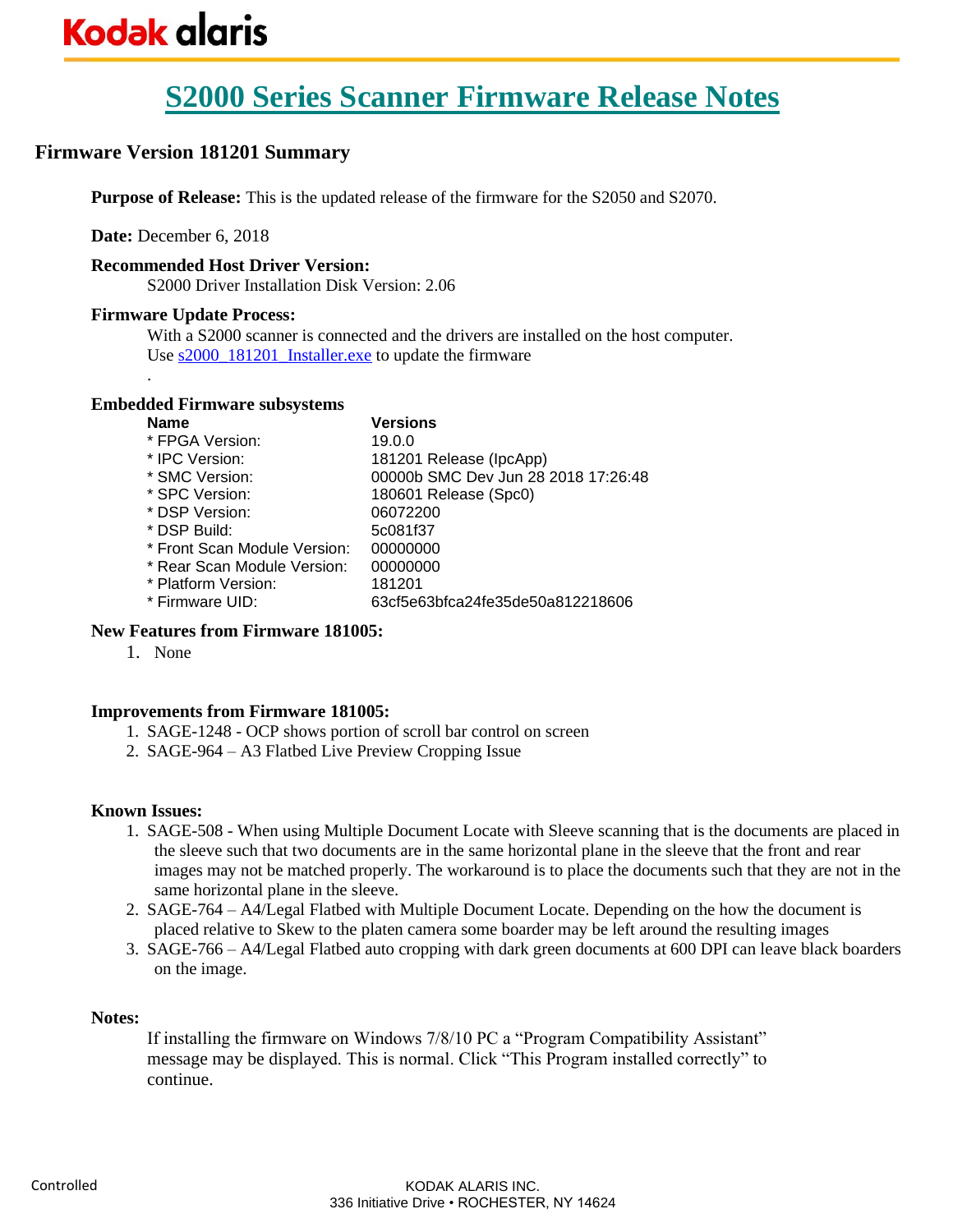### **Firmware Version 181005 Summary**

**Purpose of Release:** This is the updated release of the firmware for the S2050 and S2070 that addresses an issue which was introduced with firmware 180603.

**Date:** October 18, 2018

### **Recommended Host Driver Version:**

S2000 Driver Installation Disk Version: 2.06

### **Firmware Update Process:**

.

With a S2000 scanner is connected and the drivers are installed on the host computer. Use  $s2000$  181005 Installer.exe to update the firmware

### **Embedded Firmware subsystems**

| <b>Name</b>                  | <b>Versions</b>                     |
|------------------------------|-------------------------------------|
| * FPGA Version:              | 19.0.0                              |
| * IPC Version:               | 181004 Release (IpcApp)             |
| * SMC Version:               | 00000b SMC Dev Jun 28 2018 17:26:48 |
| * SPC Version:               | 180601 Release (Spc0)               |
| * DSP Version:               | 06072000                            |
| * DSP Build:                 | 5bc682f7                            |
| * Front Scan Module Version: | 00000000                            |
| * Rear Scan Module Version:  | 00000000                            |
| * Platform Version:          | 181005                              |
| * Firmware UID:              | 63cf5e63bfca24fe35de50a812218606    |
|                              |                                     |

### **New Features from Firmware 180603:**

- 1. Support for Passport Flatbed Catalog number 1029792
- 2. Decrease total scan and image processing time when using flatbeds

### **Improvements from Firmware 180603:**

- 1. SAGE-908 Barcode read changes so that a barcode read on i2820 is also read on S2000w.
- 2. SAGE-702 Automatic Cropping with A3 Flatbed. Depends on where the document is placed on the platen of the A3 flatbed.

### **Known Issues:**

- 1. SAGE-508 When using Multiple Document Locate with Sleeve scanning that is the documents are placed in the sleeve such that two documents are in the same horizontal plane in the sleeve that the front and rear images may not be matched properly. The workaround is to place the documents such that they are not in the same horizontal plane in the sleeve.
- 2. SAGE-764 A4/Legal Flatbed with Multiple Document Locate. Depending on the how the document is placed relative to Skew to the platen camera some boarder may be left around the resulting images
- 3. SAGE-766 A4/Legal Flatbed auto cropping with dark green documents at 600 DPI can leave black boarders on the image.

### **Notes:**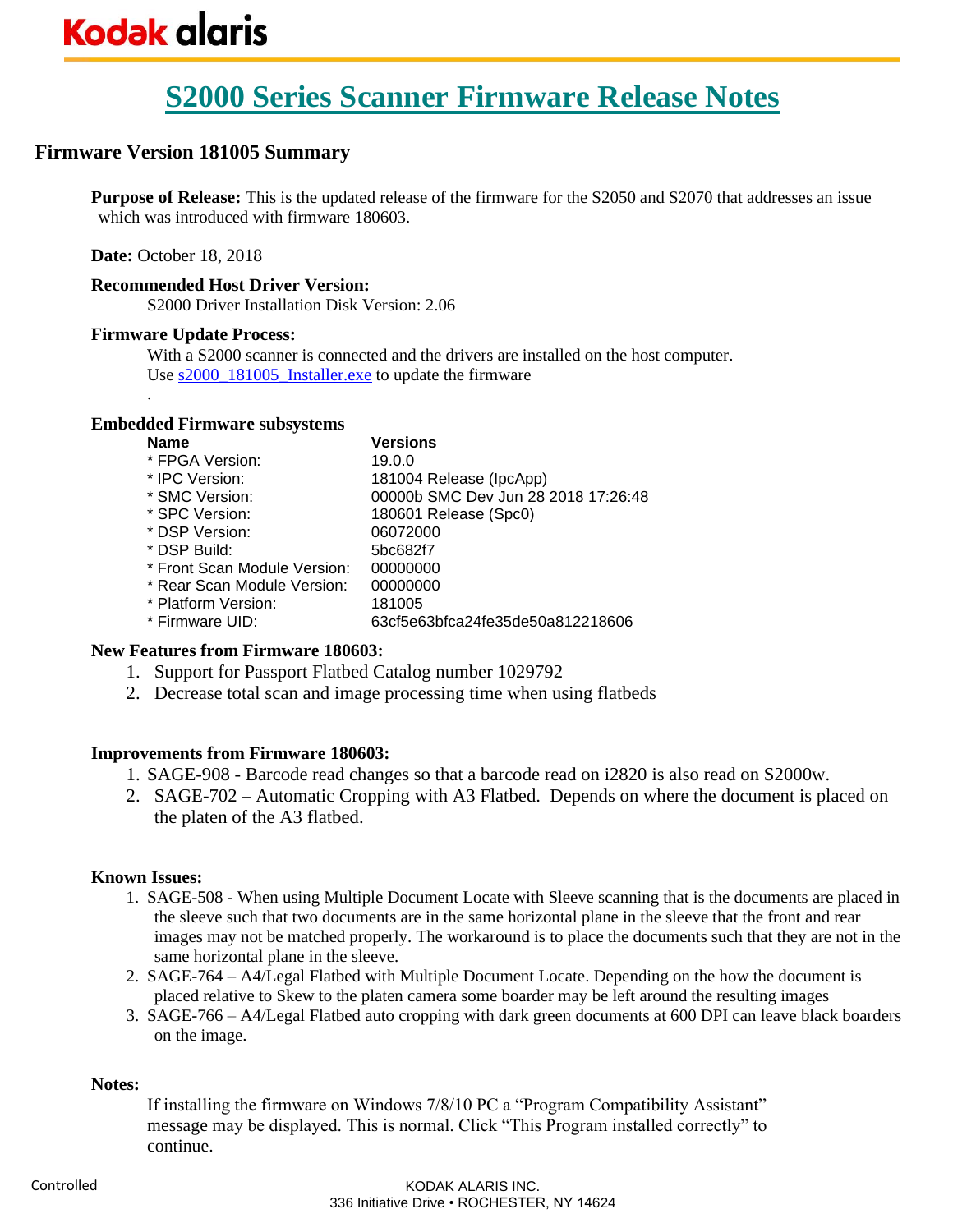### **Firmware Version 180603 Summary**

**Purpose of Release:** This is the updated release of the firmware for the S2050 and S2070 that addresses an issue which was introduced with firmware 180503.

**Date:** June 28, 2018

.

### **Recommended Host Driver Version:**

S2000 Driver Installation Disk Version: 1.16.01

#### **Firmware Update Process:**

With a S2000 scanner is connected and the drivers are installed on the host computer. Use  $s2000$  180603 Installer.exe to update the firmware

### **Embedded Firmware subsystems**

| <b>Name</b>                  | <b>Versions</b>                     |
|------------------------------|-------------------------------------|
| * FPGA Version:              | 19.0.0                              |
| * IPC Version:               | 180110 Release (IpcApp)             |
| * SMC Version:               | 00000b SMC Dev Jun 28 2018 17:26:48 |
| * SPC Version:               | 171101 Release (Spc0)               |
| * DSP Version:               | 06070800                            |
| * DSP Build:                 | 5a5915af                            |
| * Front Scan Module Version: | 00000000                            |
| * Rear Scan Module Version:  | 00000000                            |
| * Platform Version:          | 180603                              |
| * Firmware UID:              | 63cf5e63bfca24fe35de50a812218606    |
|                              |                                     |

### **New Features from Firmware 180503:**

1. None.

### **Improvements from Firmware 180503:**

1. SAGE-981 "UDDS calibration failed" occurred while initiating scan.

### **Known Issues:**

- 1. SAGE-508 When using Multiple Document Locate with Sleeve scanning that is the documents are placed in the sleeve such that two documents are in the same horizontal plane in the sleeve that the front and rear images may not be matched properly. The workaround is to place the documents such that they are not in the same horizontal plane in the sleeve.
- 2. SAGE-702 Automatic Cropping with A3 Flatbed. Depending on where the document is placed on the platen of the A3 flatbed, Auto Cropping may leave black boarders on the image
- 3. SAGE-764 A4/Legal Flatbed with Multiple Document Locate. Depending on the how the document is placed relative to Skew to the platen camera some boarder may be left around the resulting images
- 4. SAGE-766 A4/Legal Flatbed auto cropping with dark green documents at 600 DPI can leave black boarders on the image.

#### **Notes:**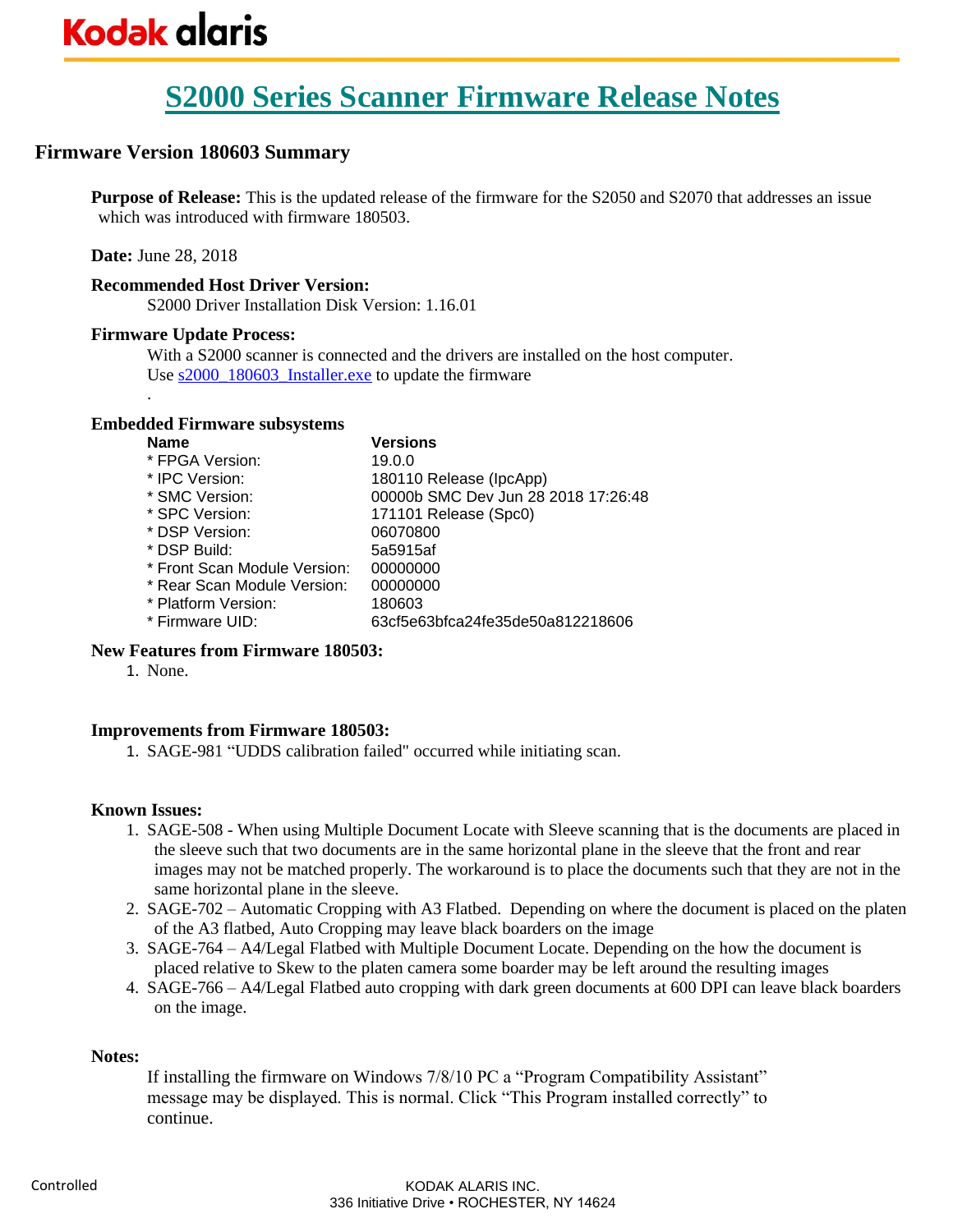### **Firmware Version 180503 Summary**

**Purpose of Release:** This is the updated release of the firmware for the S2050 and S2070 that adds support for a mechanical part change to the latch hooks for improved separation roller tire wear.

**Date:** May 03, 2018

.

### **Recommended Host Driver Version:**

S2000 Driver Installation Disk Version: 1.16.01

### **Firmware Update Process:**

With a S2000 scanner is connected and the drivers are installed on the host computer. Use  $s2000$  180503 Installer.exe to update the firmware

### **Embedded Firmware subsystems**

| <b>Name</b>                  | <b>Versions</b>                    |
|------------------------------|------------------------------------|
| * FPGA Version:              | 17.0.0                             |
| * IPC Version:               | 180108 Release (IpcApp)            |
| * SMC Version:               | 00000b SMC Dev May 2 2018 12:56:22 |
| * SPC Version:               | 171101 Release (Spc0)              |
| * DSP Version:               | 06070800                           |
| * DSP Build:                 | 5a5915af                           |
| * Front Scan Module Version: | 00000000                           |
| * Rear Scan Module Version:  | 00000000                           |
| * Platform Version:          | 180503                             |
| * Firmware UID:              | 63cf5e63bfca24fe35de50a812218606   |
|                              |                                    |

### **New Features from Firmware 180306:**

1. None.

### **Improvements from Firmware 180306:**

1. SAGE-841 Change paper no paper signal level to support latch hook part changes for improvement in separation roller tire wear. .

### **Known Issues:**

- 1. SAGE-508 When using Multiple Document Locate with Sleeve scanning that is the documents are placed in the sleeve such that two documents are in the same horizontal plane in the sleeve that the front and rear images may not be matched properly. The workaround is to place the documents such that they are not in the same horizontal plane in the sleeve.
- 2. SAGE-702 Automatic Cropping with A3 Flatbed. Depending on where the document is placed on the platen of the A3 flatbed, Auto Cropping may leave black boarders on the image
- 3. SAGE-764 A4/Legal Flatbed with Multiple Document Locate. Depending on the how the document is placed relative to Skew to the platen camera some boarder may be left around the resulting images
- 4. SAGE-766 A4/Legal Flatbed auto cropping with dark green documents at 600 DPI can leave black boarders on the image.

### **Notes:**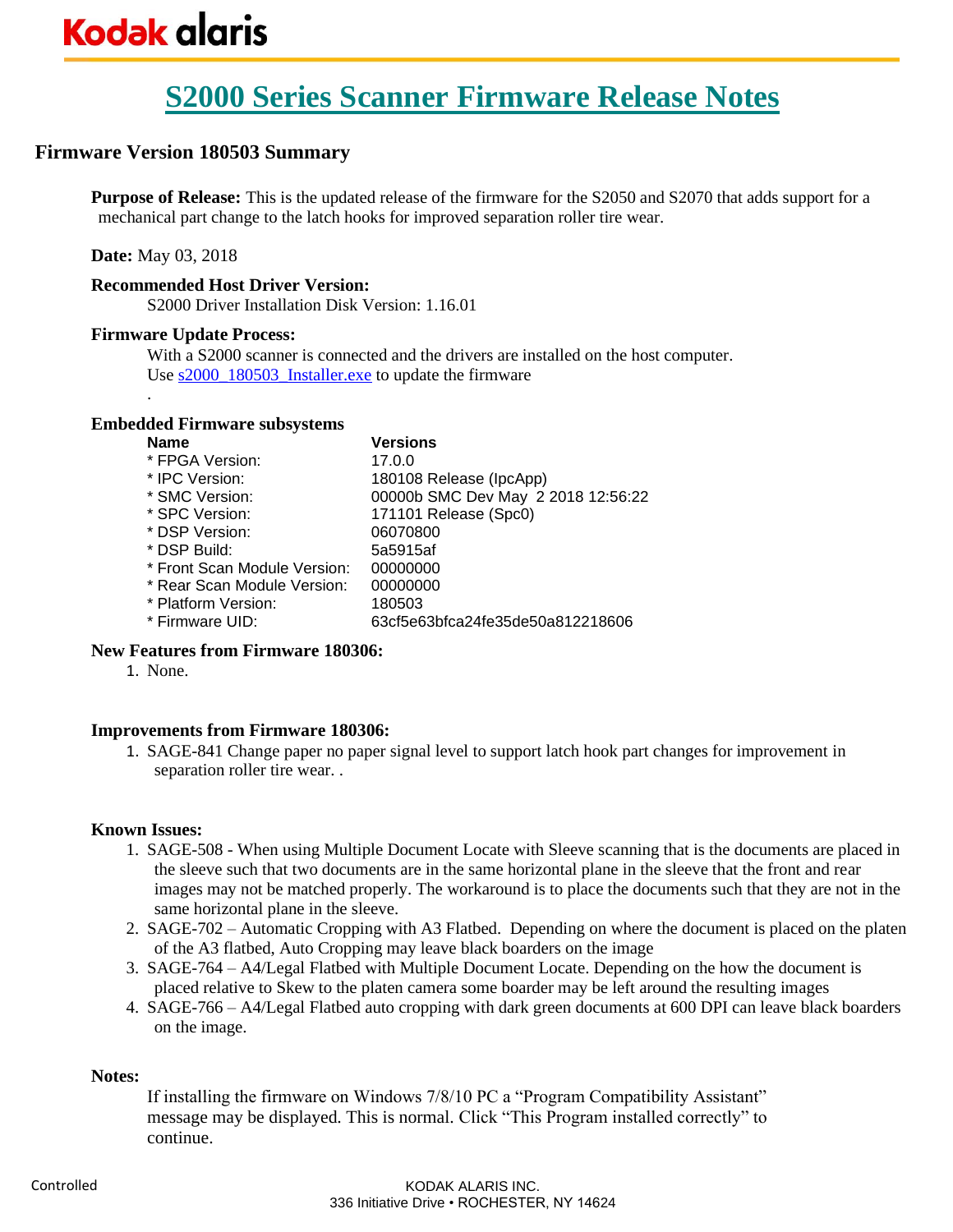# **Kodak glaris**

## **S2000 Series Scanner Firmware Release Notes**

### **Firmware Version 180306 Summary**

**Purpose of Release:** This is the updated release of the firmware for the S2050 and S2070 that adds support for the Smart Touch scanning application. The system is required to be updated to Firmware 180306 and Host CD V 1.16.01 for use with the Smart Touch scanning application.

### **Date:** March 26, 2018

.

### **Recommended Host Driver Version:**

S2000 Driver Installation Disk Version: 1.16.01

### **Firmware Update Process:**

With a S2000 scanner is connected and the drivers are installed on the host computer. Use s2000 180306 Installer.exe to update the firmware

### **Embedded Firmware subsystems**

|         | <b>Name</b>                | <b>Versions</b>                  |
|---------|----------------------------|----------------------------------|
| $\star$ | <b>FPGA Version:</b>       | 15.0.0                           |
| $\star$ | <b>IPC Version:</b>        | 180106                           |
| $\star$ | <b>SMC Version:</b>        | 00000b SMC Dev Mar 22 2018       |
| $\star$ | <b>SPC Version:</b>        | 171101 Release (Spc0)            |
| $\star$ | <b>DSP Version:</b>        | 06070800                         |
| $\star$ | DSP Build:                 | 5a5915af                         |
| $\star$ | Front Scan Module Version: | 00000000                         |
| $\star$ | Rear Scan Module Version:  | 00000000                         |
| $\star$ | <b>Platform Version:</b>   | 180306                           |
| $\star$ | Firmware UID:              | 63cf5e63bfca24fe35de50a812218606 |
|         |                            |                                  |

### **New Features from Firmware 180105:**

1. Add support for Smart Touch application.

2. SAGE-767 – Add alteration to allow scanner Reset through the OCP to be disabled.

### **Improvements from Firmware 180105:**

1. SAGE-765 – Addressed that when scanning with an A3 flatbed for more than 38 consecutive scans the machine would require a power cycle

### **Known Issues:**

- 1. SAGE-508 When using Multiple Document Locate with Sleeve scanning that is the documents are placed in the sleeve such that two documents are in the same horizontal plane in the sleeve that the front and rear images may not be matched properly. The workaround is to place the documents such that they are not in the same horizontal plane in the sleeve.
- 2. SAGE-702 Automatic Cropping with A3 Flatbed. Depending on where the document is placed on the platen of the A3 flatbed, Auto Cropping may leave black boarders on the image
- 3. SAGE-764 A4/Legal Flatbed with Multiple Document Locate. Depending on the how the document is placed relative to Skew to the platen camera some boarder may be left around the resulting images
- 4. SAGE-766 A4/Legal Flatbed auto cropping with dark green documents at 600 DPI can leave black boarders on the image.

### **Notes:**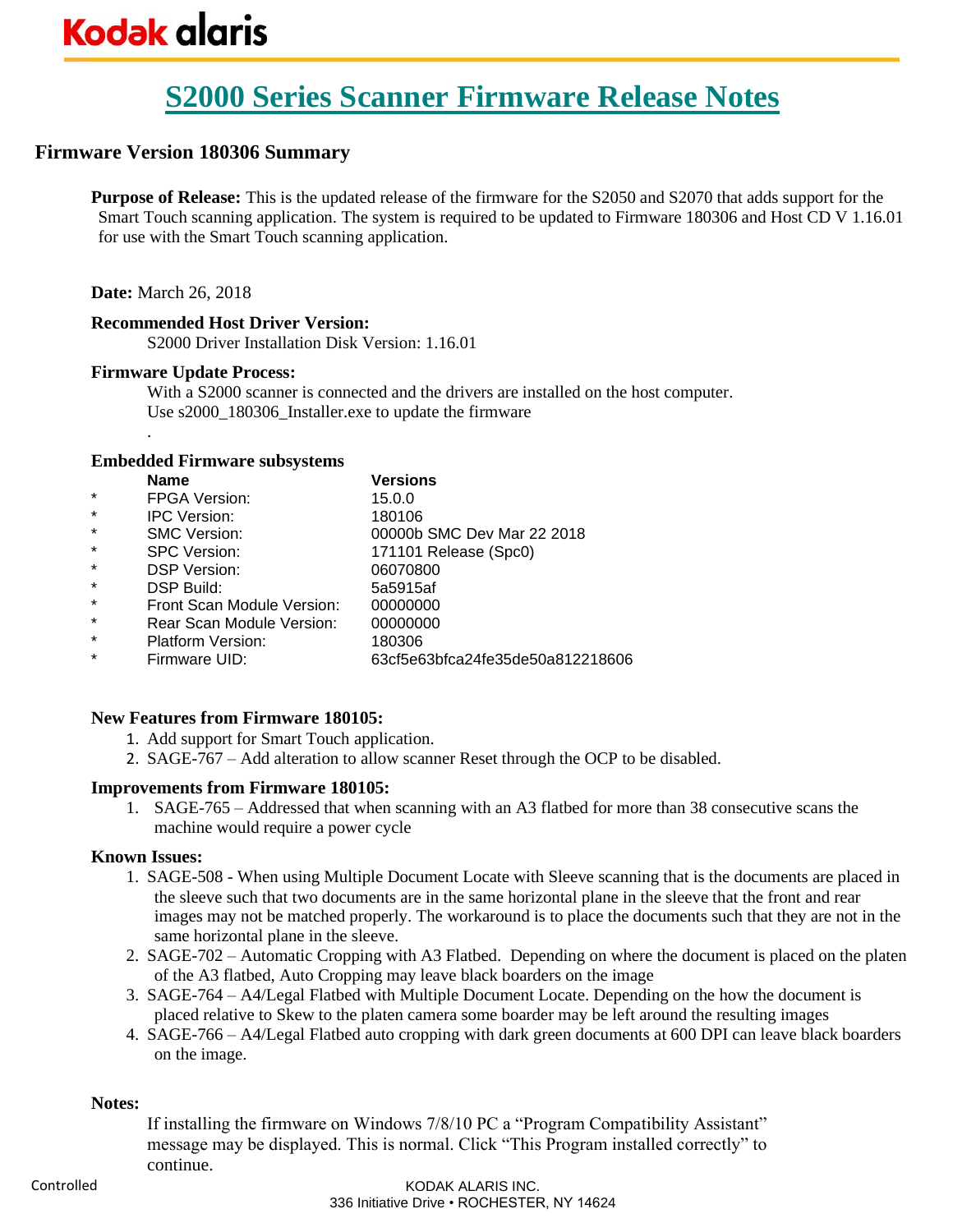### **Firmware Version 180105 Summary**

**Purpose of Release:** This is the updated release of the firmware for the S2050 and S2070 that add support for the A4/Legal flatbed accessory, Digital stamping feature and address problem reports

**Date:** January 19, 2018

.

### **Recommended Host Driver Version:**

S2000 Driver Installation Disk Version: 01.16.00

### **Firmware Update Process:**

With a S2000 scanner is connected and the drivers are installed on the host computer. Use s2000\_180105\_Installer.exe to update the firmware

### **Embedded Firmware subsystems**

|         | <b>Name</b>                | <b>Versions</b>                     |
|---------|----------------------------|-------------------------------------|
| $\star$ | <b>FPGA Version:</b>       | 15.0.0                              |
| $\star$ | <b>IPC Version:</b>        | 180103                              |
| $\star$ | <b>SMC Version:</b>        | 00000a SMC Dev Jan 15 2018 11:18:55 |
| $\star$ | <b>SPC Version:</b>        | 171101 Release (Spc0)               |
| $\star$ | <b>DSP Version:</b>        | 06070800                            |
| $\star$ | DSP Build:                 | 5a5915af                            |
| $\star$ | Front Scan Module Version: | 00000000                            |
| $\star$ | Rear Scan Module Version:  | 00000000                            |
| $\star$ | <b>Platform Version:</b>   | 180105                              |

### **New Features from Firmware 171002:**

- 1. Add support for A4/Legal flatbed accessory
- 2. Add support for Digital Stamping feature

### **Improvements from Firmware 171002:**

- 1. SAGE-648 If an ADF Magnification Correction factor is used this will also impact Flatbed images which are captured
- 2. SAGE-704 Address multiple USB connectivity issues due to host computers not following USB protocol standards
- 3. SAGE-729 Fail to update Scanner PIN in scanner OCP when connected via USB connection with Info Input Express LE
- 4. SAGE-546 Add diagnostic on component tab for stat of passport flatbed switch
- 5. SAGE-347 Intermittent REFEED document error when adding paper to start batch

### **Known Issues:**

- 1. SAGE-508 When using Multiple Document Locate with Sleeve scanning that is the documents are placed in the sleeve such that two documents are in the same horizontal plane in the sleeve that the front and rear images may not be matched properly. The workaround is to place the documents such that they are not in the same horizontal plane in the sleeve.
- 2. SAGE-702 Automatic Cropping with A3 Flatbed. Depending on where the document is placed on the platen of the A3 flatbed, Auto Cropping may leave black boarders on the image
- 3. SAGE-764 A4/Legal Flatbed with Multiple Document Locate. Depending on the how the document is placed relative to Skew to the platen camera some boarder may be left around the resulting images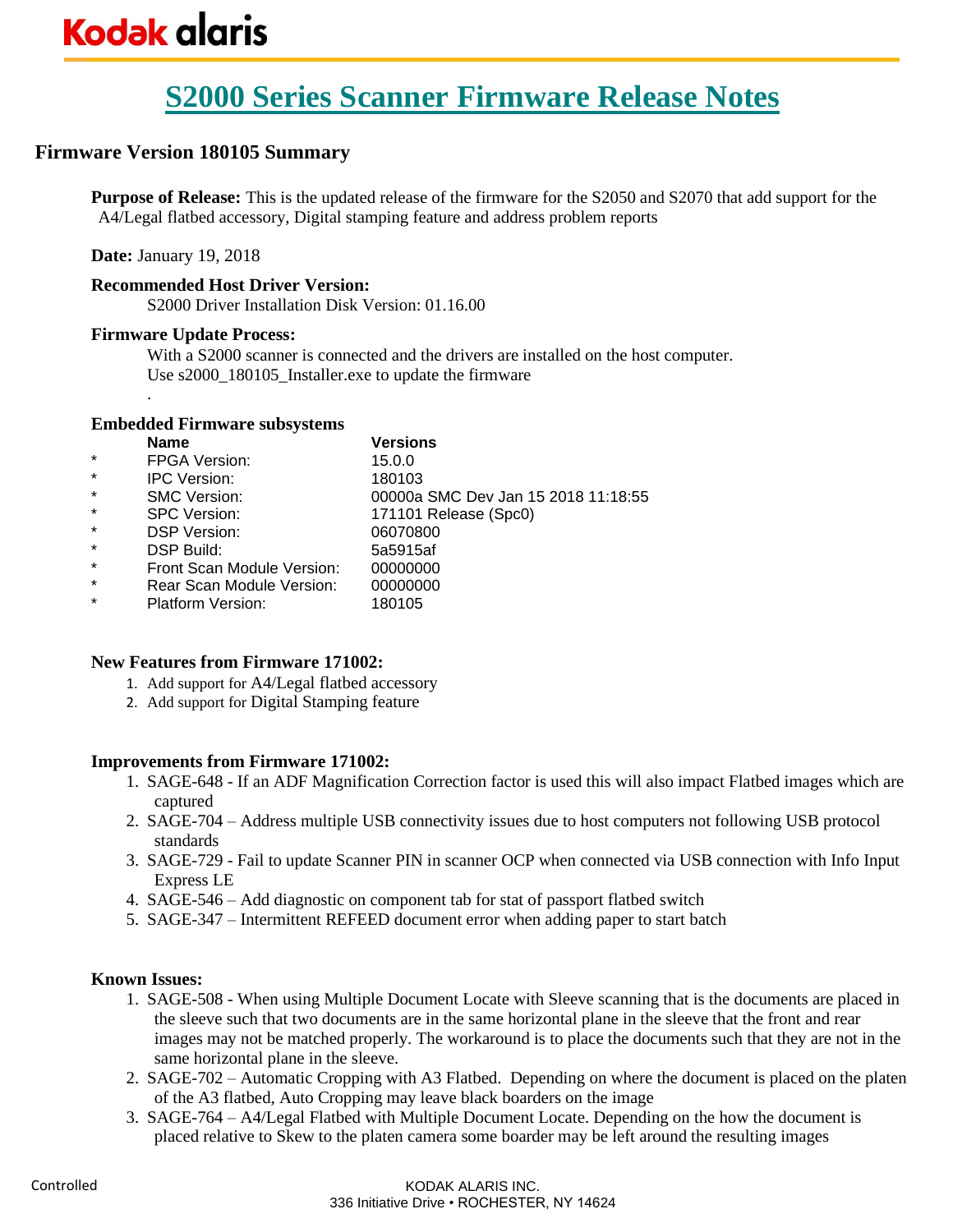- 4. SAGE-765 A3 flatbed, after 38 Color Perfect Page scans, the scan failed due to no more memory being available. A power cycle is required.
- 5. SAGE-766 A4/Legal Flatbed auto cropping with dark green documents at 600 DPI can leave black boarders on the image.

### **Notes:**